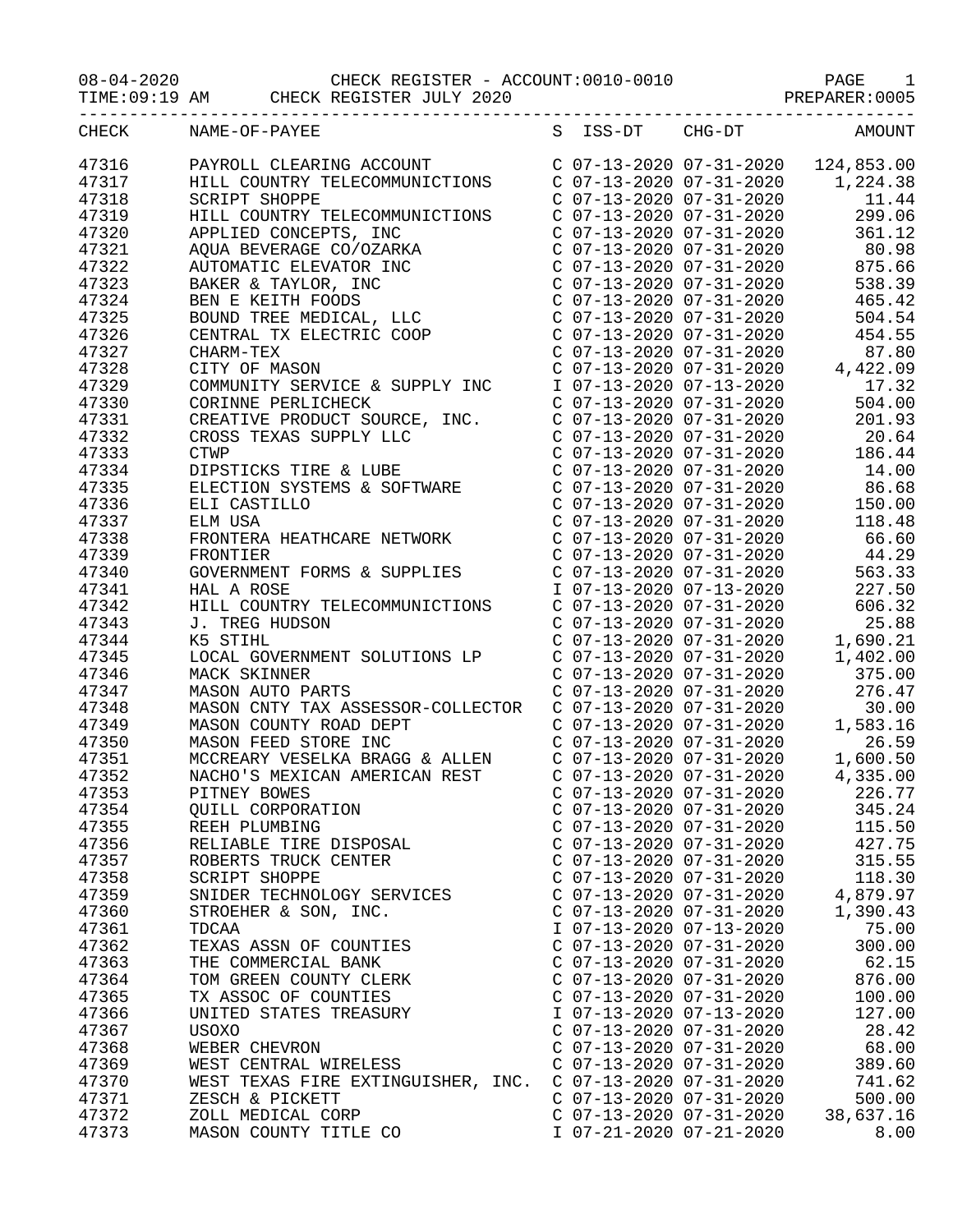08-04-2020 CHECK REGISTER - ACCOUNT:0010-0010 PAGE 2

TIME:09:19 AM CHECK REGISTER JULY 2020 PREPARER:0005

|       | CHECK NAME-OF-PAYEE                                                                                                                                                                                                                              |                           |                         | S ISS-DT CHG-DT AMOUNT                                                                             |
|-------|--------------------------------------------------------------------------------------------------------------------------------------------------------------------------------------------------------------------------------------------------|---------------------------|-------------------------|----------------------------------------------------------------------------------------------------|
| 47374 | SAM'S CLUB<br>DINO GEORGE LLC<br>DINO GEORGE LLC<br>HAYS COUNTY CONSTABLE, PCT. 1<br>MASON COUNTY TITLE COMPANY<br>MASON COUNTY TITLE COMPANY<br>T 07-23-2020 07-23-2020<br>T 07-23-2020 07-23-2020<br>T 07-23-2020 07-23-2020<br>T 07-23-2020 0 |                           |                         |                                                                                                    |
| 47375 |                                                                                                                                                                                                                                                  |                           |                         |                                                                                                    |
| 47376 |                                                                                                                                                                                                                                                  |                           |                         |                                                                                                    |
| 47377 |                                                                                                                                                                                                                                                  |                           |                         |                                                                                                    |
| 47378 | HILL COUNTRY TELECOMMUNICTIONS C 07-24-2020 07-31-2020 183.06                                                                                                                                                                                    |                           |                         |                                                                                                    |
| 47379 |                                                                                                                                                                                                                                                  |                           |                         |                                                                                                    |
| 47380 |                                                                                                                                                                                                                                                  |                           |                         |                                                                                                    |
| 47381 |                                                                                                                                                                                                                                                  |                           |                         |                                                                                                    |
| 47382 | 72 DEGREES AIR CONDITIONING HEATING I 07-27-2020 07-27-2020 237.50<br>AR MANAGEMENT & SOLUTIONS LLC C 07-27-2020 07-31-2020 1,016.69<br>BAKER & TAYLOR, INC I 07-27-2020 07-27-2020 264.27<br>BLUEBONNET CASA I 07-27-2020 07-27-202             |                           |                         |                                                                                                    |
| 47383 | BAKE & TATLER TORE TO THE TANK CONTROLLER TO the MANAGEMENT CASE AT A SULLA CONTROLLER TO THE TO THE TO THE TO THE TO THE TO THE TO THE TO THE TO THE TO THE TO THAT TO THE TO THE TO THE TO THE TO THAT TO THE TO THE TO THE                    |                           |                         |                                                                                                    |
| 47384 |                                                                                                                                                                                                                                                  |                           |                         |                                                                                                    |
| 47385 |                                                                                                                                                                                                                                                  |                           |                         | 72.00                                                                                              |
| 47386 |                                                                                                                                                                                                                                                  |                           |                         |                                                                                                    |
| 47387 |                                                                                                                                                                                                                                                  |                           |                         |                                                                                                    |
| 47388 |                                                                                                                                                                                                                                                  |                           |                         |                                                                                                    |
| 47389 |                                                                                                                                                                                                                                                  |                           |                         |                                                                                                    |
| 47390 |                                                                                                                                                                                                                                                  |                           |                         |                                                                                                    |
| 47391 |                                                                                                                                                                                                                                                  |                           |                         | 1,256.50                                                                                           |
| 47392 |                                                                                                                                                                                                                                                  |                           |                         | 50.00                                                                                              |
| 47393 | HAL A ROSE 1.2<br>HILL COUNTRY MEM WELLNESS CENTER 1 07-27-2020 07-27-2020<br>J.P. MURRAY 1 07-27-2020 07-27-2020                                                                                                                                |                           |                         | 30.00                                                                                              |
| 47394 | J.P. MURRAY<br>LEACH TRAILERS LLP                                                                                                                                                                                                                |                           |                         | I 07-27-2020 07-27-2020 1,350.00                                                                   |
| 47395 | LOWE'S PAY AND SAVE INC                                                                                                                                                                                                                          |                           |                         |                                                                                                    |
|       |                                                                                                                                                                                                                                                  |                           |                         | C 07-27-2020 07-31-2020 706.36<br>I 07-27-2020 07-27-2020 1,425.00<br>1,425.00                     |
| 47396 | LUCIO MORA                                                                                                                                                                                                                                       |                           |                         |                                                                                                    |
| 47397 |                                                                                                                                                                                                                                                  |                           |                         | 7.50                                                                                               |
| 47398 |                                                                                                                                                                                                                                                  |                           |                         | 2,979.15                                                                                           |
| 47399 |                                                                                                                                                                                                                                                  |                           |                         | 1,350.00<br>I 07-27-2020 07-27-2020 312.00                                                         |
| 47400 |                                                                                                                                                                                                                                                  |                           |                         |                                                                                                    |
| 47401 |                                                                                                                                                                                                                                                  |                           |                         | 455.90                                                                                             |
| 47402 |                                                                                                                                                                                                                                                  |                           |                         | 5,075.84                                                                                           |
| 47403 |                                                                                                                                                                                                                                                  |                           |                         | 30.00                                                                                              |
| 47404 |                                                                                                                                                                                                                                                  |                           |                         | 253.13                                                                                             |
| 47405 |                                                                                                                                                                                                                                                  |                           |                         | C 07-27-2020 07-31-2020 18,736.77                                                                  |
| 47406 |                                                                                                                                                                                                                                                  |                           |                         | I 07-27-2020 07-27-2020 4,174.34                                                                   |
| 47407 |                                                                                                                                                                                                                                                  |                           |                         |                                                                                                    |
| 47408 |                                                                                                                                                                                                                                                  |                           |                         | 1 07-27-2020 07-27-2020 125.00<br>1 07-27-2020 07-27-2020 146.50<br>C 07-27-2020 07-31-2020 395.44 |
| 47409 |                                                                                                                                                                                                                                                  |                           |                         |                                                                                                    |
| 47410 | WEST TEXAS FIRE EXTINGUISHER, INC. C 07-27-2020 07-31-2020 754.88                                                                                                                                                                                |                           |                         |                                                                                                    |
| 47411 | XEROX CORPORATION                                                                                                                                                                                                                                |                           | I 07-27-2020 07-27-2020 | 478.09                                                                                             |
| 47412 | ZESCH & PICKETT                                                                                                                                                                                                                                  |                           | I 07-27-2020 07-27-2020 | 340.00                                                                                             |
| 47413 | WILLOW CREEK CAFE                                                                                                                                                                                                                                | $C$ 07-28-2020 07-31-2020 |                         | 12,007.50                                                                                          |
| 47414 | PAYROLL CLEARING ACCOUNT                                                                                                                                                                                                                         | $C$ 07-29-2020 07-31-2020 |                         | 126,936.66                                                                                         |
| 47415 | SAN SABA COUNTY SHERIFF                                                                                                                                                                                                                          | I 07-31-2020 07-31-2020   |                         | 85.00                                                                                              |
| 47416 | CHARM-TEX                                                                                                                                                                                                                                        | I 07-31-2020 07-31-2020   |                         | 132.50                                                                                             |
| 47417 | MELODY'S SOUTHWEST CONSORTIUM                                                                                                                                                                                                                    | I 07-31-2020 07-31-2020   |                         | 100.00                                                                                             |
| 47418 | SYDNEY HARDIN                                                                                                                                                                                                                                    | I 07-31-2020 07-31-2020   |                         | 347.50                                                                                             |
| 47419 | TAYLOR HARDIN                                                                                                                                                                                                                                    | I 07-31-2020 07-31-2020   |                         | 330.00                                                                                             |
| 47420 | TX DEPT OF STATE HEALTH SERVICES                                                                                                                                                                                                                 | I 07-31-2020 07-31-2020   |                         | 860.00                                                                                             |
| 47421 | CAPITAL ONE BANK (USA) N.A.                                                                                                                                                                                                                      | I 07-31-2020 07-31-2020   |                         | 3,643.88                                                                                           |
|       |                                                                                                                                                                                                                                                  |                           |                         |                                                                                                    |